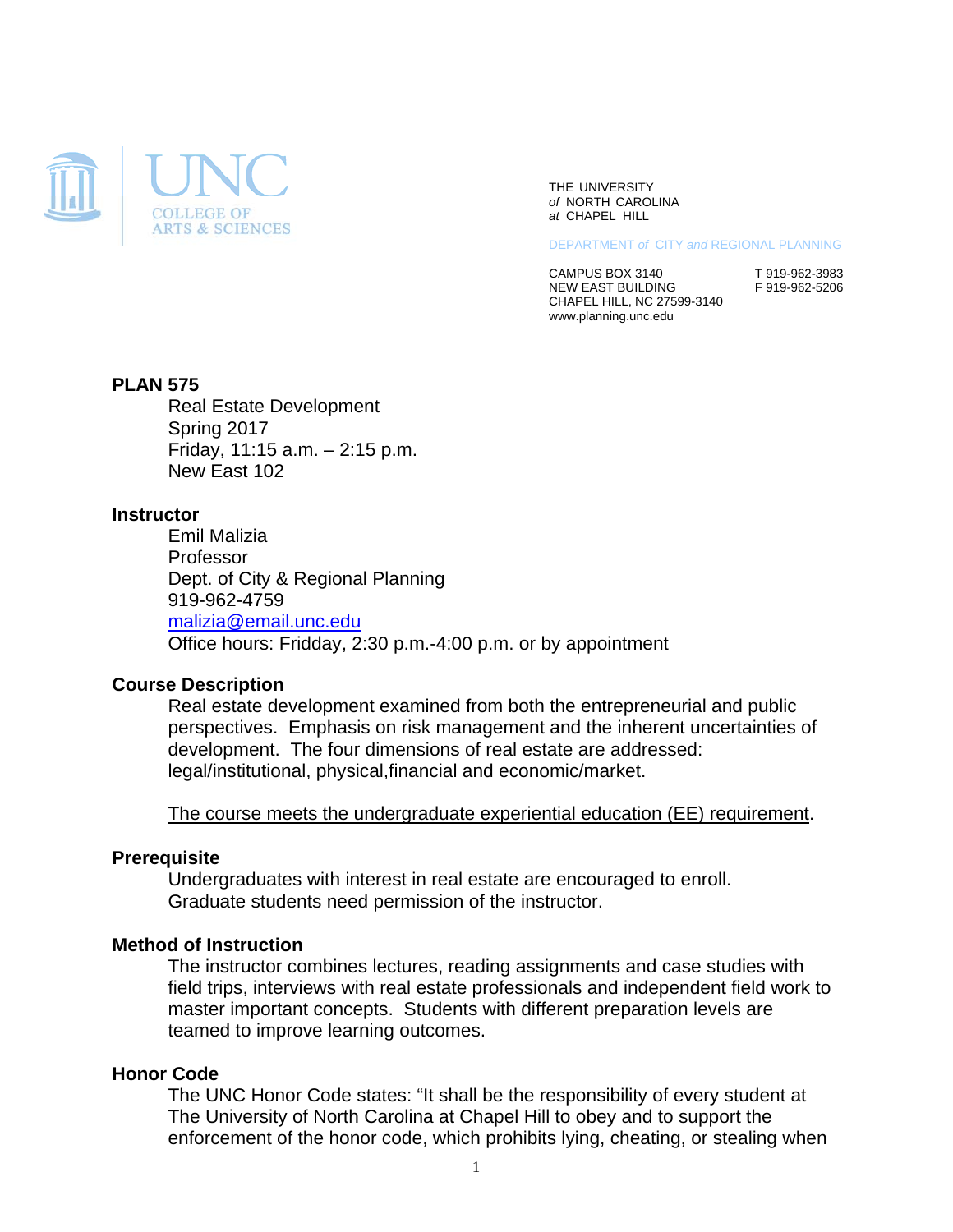these actions involve academic processes or University, student or academic personnel acting in an official capacity."

# **Grading**

| Assignment #1 CD/MD analysis                 | 10% |
|----------------------------------------------|-----|
| Assignment #2 DCF analysis or Public meeting | 10% |
| Dispute resolution report                    |     |
| <b>Field Work Team Project</b>               |     |
| <b>Field Work Individual Assignment</b>      |     |
| <b>Final Examination</b>                     |     |
| Attendance, Participation, Presentations     |     |

# **Text**

Godschalk, David R. & Emil E. Malizia, *Sustainable Development Projects.* Chicago: APA Press, 2013 available from the instructor. The text includes a brief glossary of real estate development terms. See also NAIOP Research Foundation, NAIOP Terms and Definitions, 2012 and John McNellis, "Back to School: Real Estate Jargon Demystified," Urban Land, September 21, 2015.

Lecture notes and assigned readings will be distributed via email. Sakai will not be used.

| <b>Course Calendar</b> | <b>Topics</b><br>Note: Session A from 11:15 a.m. until 12:45 p.m.<br>Session B from 1:00 p.m. until 2:15 p.m.             |
|------------------------|---------------------------------------------------------------------------------------------------------------------------|
| 01/13                  | A) Course review; Assignments review & team formation                                                                     |
|                        | B) Real estate development & the development process                                                                      |
| 01/21                  | A) Risk management a la Graaskamp<br>Political economy                                                                    |
|                        | B) Political economy discussion<br>Integrating development, design & regulation                                           |
| 01/28                  | A) Static & dynamic financial analysis: Back-of-the-envelope,<br>CD/MD financial analysis & Discounted Cash Flow analysis |
|                        | B) Urban design<br>Vibrant employment centers                                                                             |
| 02/03                  | A) CD/MD analysis review assignment #1<br>Revenue-expense analysis<br>DCF concepts & example                              |
|                        | B) Roles of government: Regulation<br>Long-range planning, zoning, CIP, project review                                    |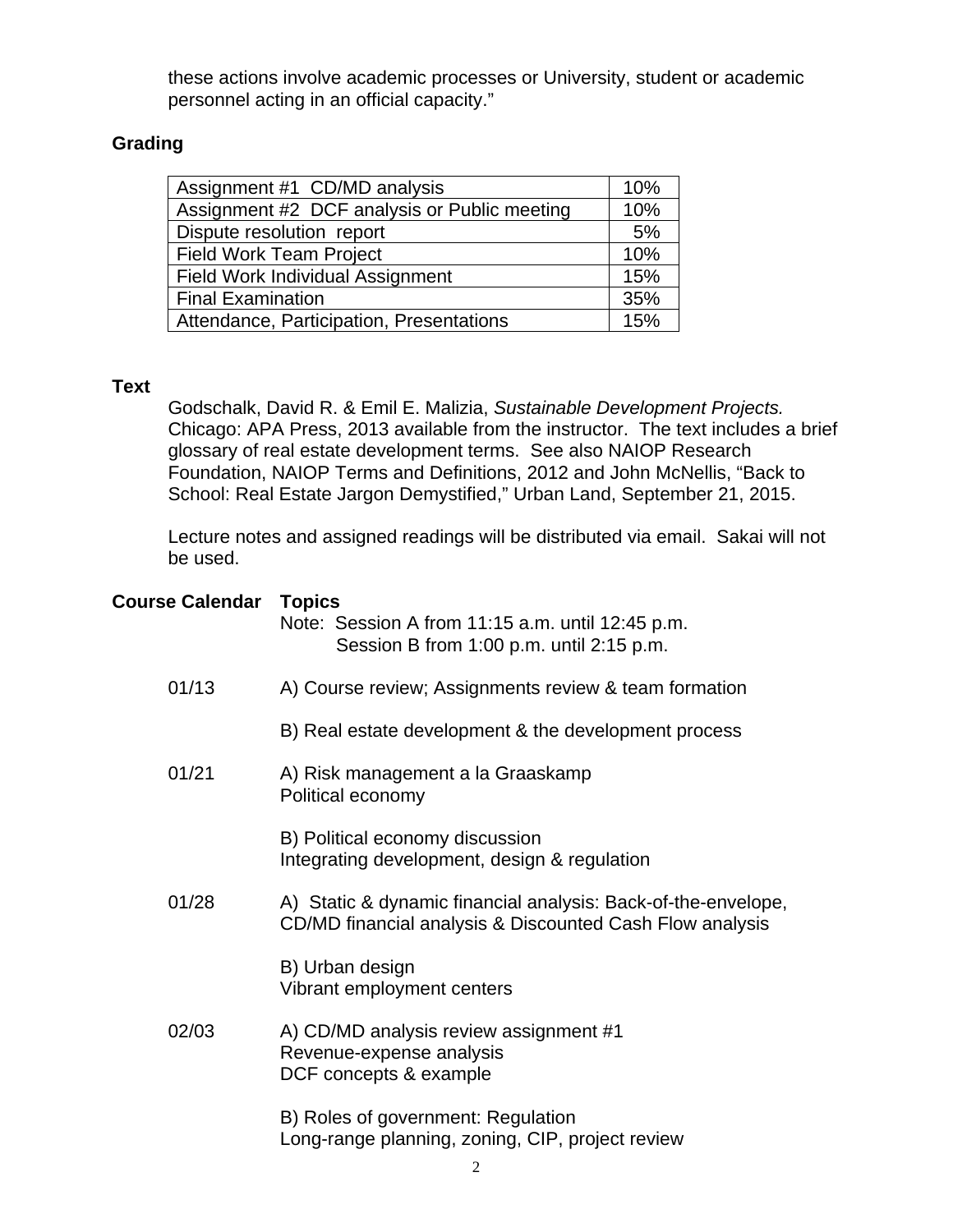| 02/10    | A) DCF analysis review Assignment #2<br>Real estate lending                                                                       |
|----------|-----------------------------------------------------------------------------------------------------------------------------------|
|          | B) Roles of government: Infrastructure provision & finance tools<br><b>Student presentations</b>                                  |
| 02/17    | A) Financial plan & Ownership structures<br>Note: session will end at 12:15 p.m.                                                  |
|          | B) Community relations & Dispute resolution<br>Negotiation: City of Durville - Bluebell<br>Note: session run from 12:30-2:15 p.m. |
| 02/24    | A) Turn in Negotiation Report<br>Negotiation de-brief<br><b>Environmental Factors in RED</b>                                      |
|          | <b>B) Construction process</b><br><b>Construction management</b>                                                                  |
| 03/03    | A) Real estate economics-intraurban, rent theory                                                                                  |
|          | B) Capital budgeting<br><b>Construction contracts</b>                                                                             |
| 03/10    | A) Real estate economics-interregional, economic location &<br>vibrant employmernt centers                                        |
|          | B) Construction contracts (cont.)<br>Site selection & site control                                                                |
| 03/13-17 | <b>Spring Break</b>                                                                                                               |
| 03/24    | Special class<br>See Field Trips, p. 10                                                                                           |
| 03/31    | A) Leases                                                                                                                         |
|          | B) Real estate appraisal<br>Real estate market analysis                                                                           |
| 04/07    | No Class: field work                                                                                                              |
| 04/14    | University holiday                                                                                                                |
| 04/21    | A) Field trips de-brief                                                                                                           |
|          | B) Course review                                                                                                                  |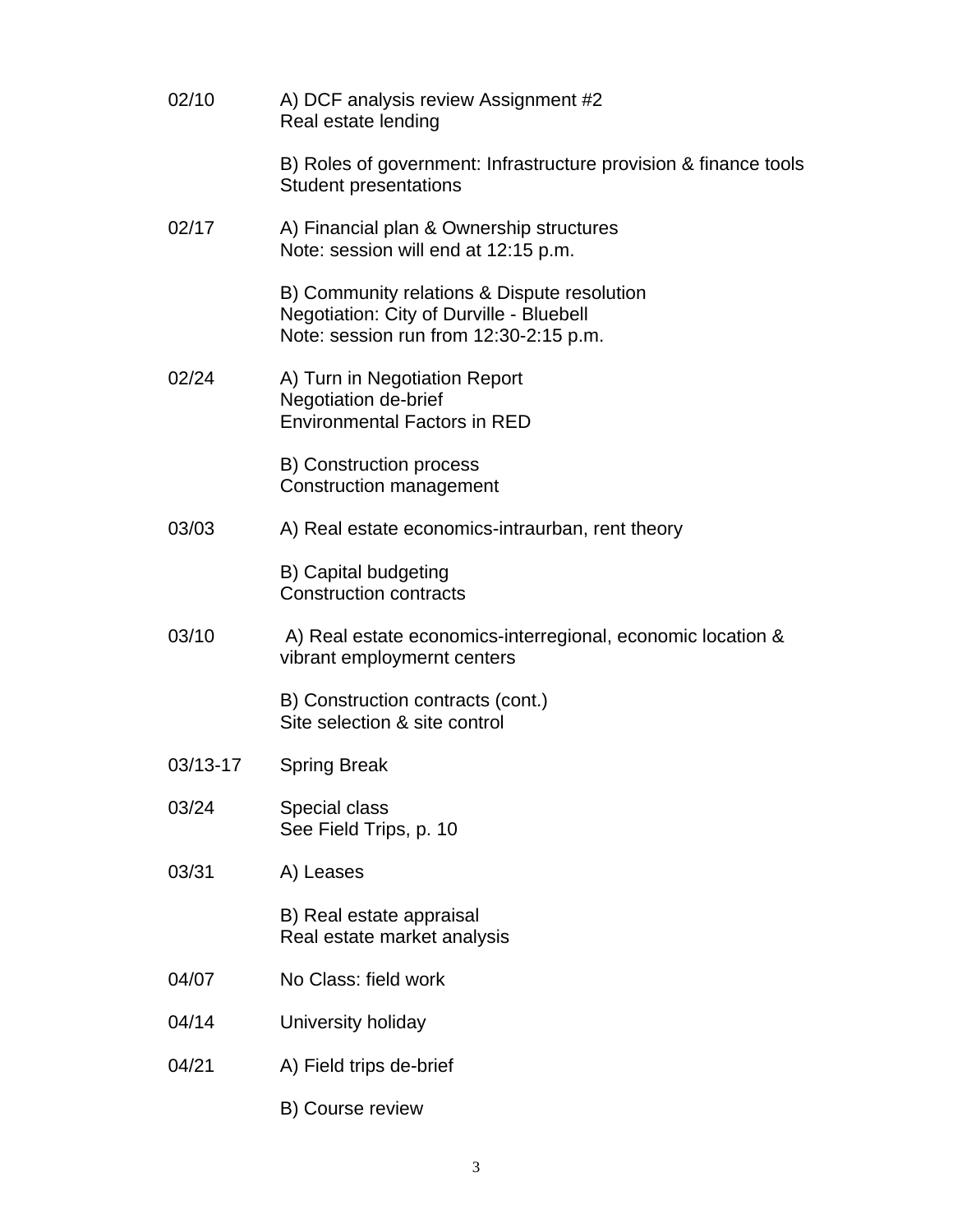04/28 A) Final team presentations of Field Work B) Final exam prep Course evaluation & feedback 05/01 Individual field work papers due 05/02 Final exam at 12 Noon (Confirm)

## **Assignments**

In addition to the text, most assigned readings will be distributed as email attachments at least 4 days before class. Most of this material will be articles provided as pdf dpcuments. At times, the reference will be a URL.

Class presentations, usually in power point format will be distributed on Friday morning before class. Additional materials will be distributed in class as handouts.

Laptops can be used in class to help you follow presentations and to facilitate note taking.

## **Instructor Expectations**

The class is scheduled on Fridays to facilitate field trips and field work. Since we meet once weekly, each class represents almost 8% of total class time. Missing class will lower your grade.

I expect you to come to class prepared to participate. I will call on one or two of you as we begin class to ask about the previous session or assignments. I will try to make the class interesting and informative. My objective is to create and environment where you can learn as much as possible about the topics we will cover.

#### **Class Rules**

You cannot use your laptop to brouse during class. You must turn off your cell phone before class and keep it off when you are in the classroom. If these rules present a hardship for you, please drop the class.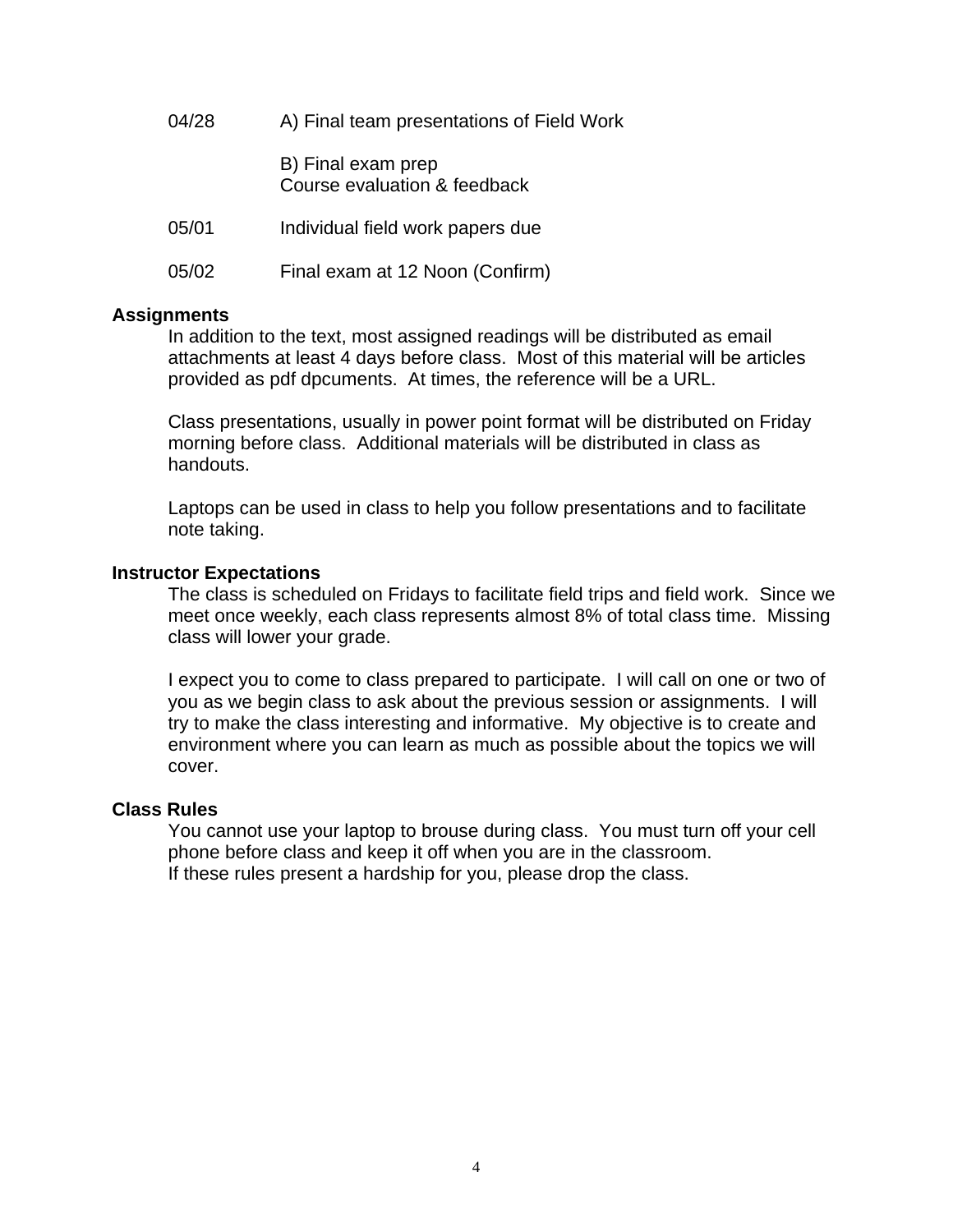# **Assignments**

Assignment # 1: Turn in the templates and a write-up of your analysis hard copy before class.

Static Financial Analysis: Cost-Driven & Market-Driven Analysis

Your task is to analyze a proposed office project in the Research Triangle area. The developer proposes the construction of either a three-story or four-story office building with 60,000 square feet (SF) of gross building area (GBA). The design of the project results in a building efficiency ratio of 85%. The most attractive site is off 15-501 in Durham near the I-40 interchange. The site is 4.309 acres and the asking price is \$542,000. This site is more than adequate for the building footprint, associated parking and landscaping.

Preliminary construction numbers indicate a construction "hard cost" of \$120 per SF. Construction interest for the 9-month construction period, indirect costs for design, legal work and all other "soft costs" are estimated to be 30% of hard costs.

The lender is offering permanent debt financing at a rate of 4.5% amortized over 20 years, with monthly payments and a 10 year term (call provision). The annualized monthly mortgage constant on such a loan is 0.0759179. The lender will apply a 75% loan to cost ratio (L/C) and use a debt coverage ratio (DCR) of 1.25 to underwrite the project.

The developer is seeking investors who are willing to provide the equity and want to earn 12% cash-on-cash return (12% on equity invested).

Analysis of comparable projects indicates that annual operating expenses will average \$2.50 per SF of space (GBA). The county assessor's office posts the real estate tax rate at \$1.20 per \$100 value. The appraiser will use the cost of the project as its initial assessed value.

The market for office space is improving, and demand for small buildings is growing. When lease up is completed (i.e., first year of stabilized operations), the project should have a vacancy rate of 15%. Rents are expected to stabilize at \$24.00 per SF of leasable space, paid on a gross basis (i.e., the owner pays operating expenses and real estate taxes).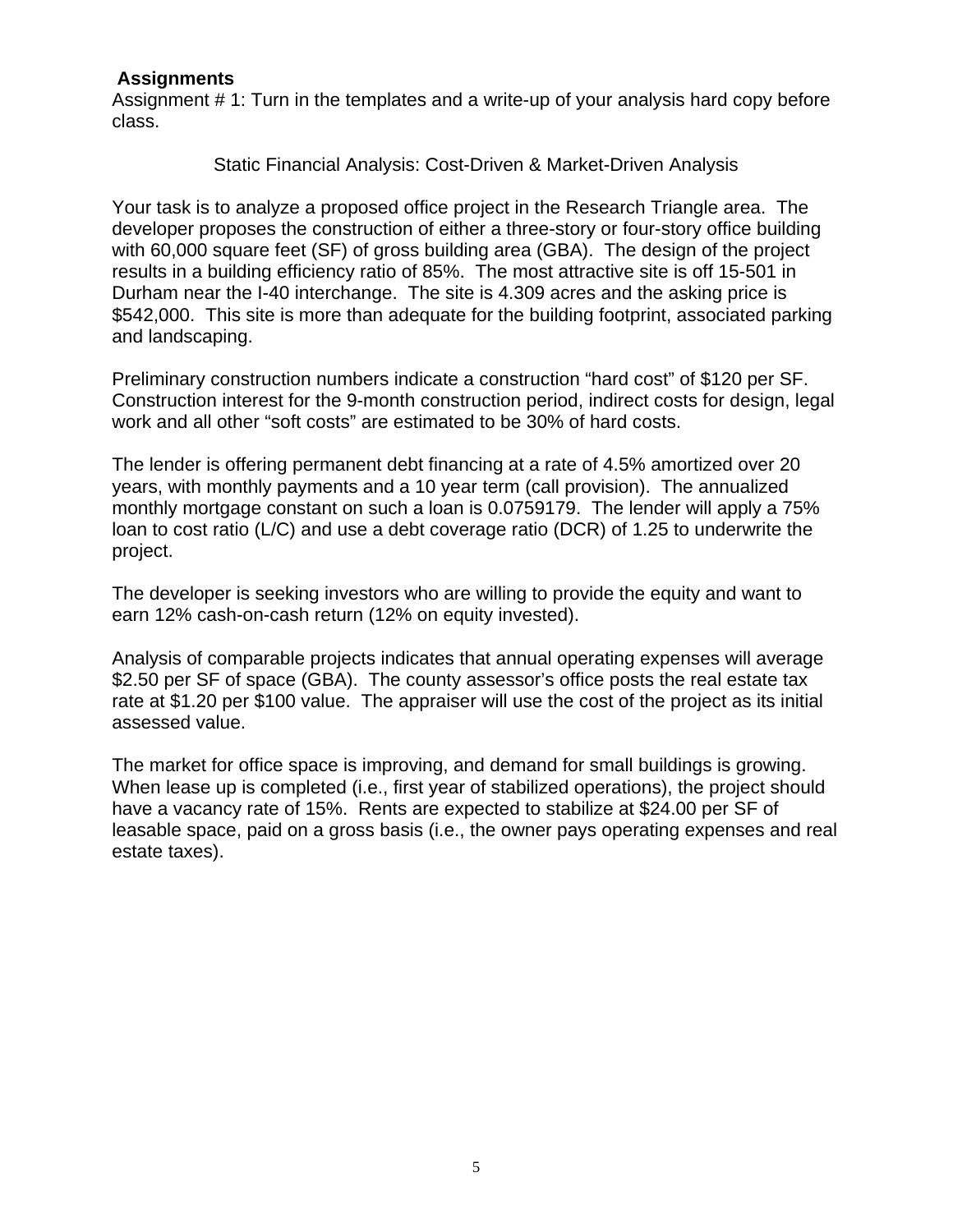# Analysis of the Project

Using the Cost driven and Market driven approaches, answer the following questions:

1. Construction cost estimate

How much will it cost to construct a three-story building including land?

2. Income analysis

What is the expected (stabilized) net operating income given expected rents for this project?

3. Cost driven analysis with loan to cost ratio

What level of rents is necessary to support the capital costs of this project?

How does this rent level compare to current market rents?

4. Market driven analysis with debt coverage ratio

What are the justified mortgage amount and justified project investment using this approach?

If estimates of the cost to construct the building and associated soft costs are firm, how much can the developer pay for the land?

By how much would the land price have to be reduced in order to make the deal "work"?

5. Other analysis

Can you identify any important cost item that has been omitted?

How can you use the CD/MD analysis to estimate the amount of loan? What is that amount?

For in-class discussion, what are the pros and cons of developing a 4-story building instead?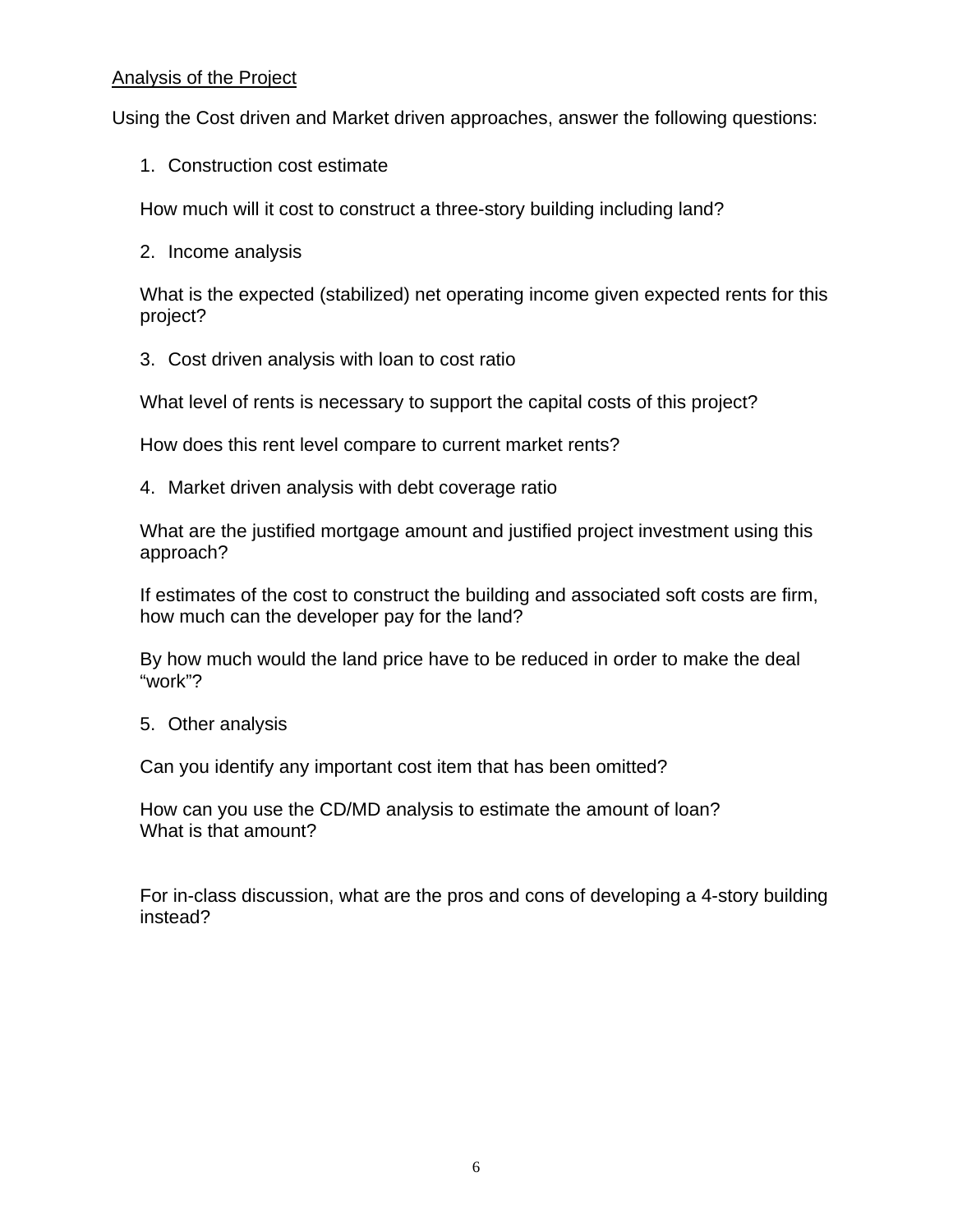Assignment # 2: You may choose one of the following two options to complete this assignment.

Option I

Attend a public meeting considering a proposed development project either in Chapel Hill or Carrboro

The meeting could convene the town council or one of its advisory boards – the zoning board, planning board or historic commission

Describe the meeting you attended – which board, when & where

Summarize the agenda

Focus on one project under discussion

Discuss one "take-away" related to the role of local government or community relations

Turn in a two-page 1.5-spaced write up before Spring Break

Option II Refer to the results of the before-tax DCF analysis in Ch. 6 Calculate the BTIRR that would result from a 10% reduction in rents

Select two of the following factors: vacancy rate, operating expenses, degree of leverage or going-out capitalization rate or change the loan terms, both interest rate & amortization period

Which factors are easiest to manipulate? By how much would each of the factors you chose have to increase or decrease to regain the initial BTIRR? Which one has the greateer relative impact on rent?

Come to class prepared to discuss the results of your sensitivity analysis

Note: This sensitivity analysis could also be applied to after-tax returns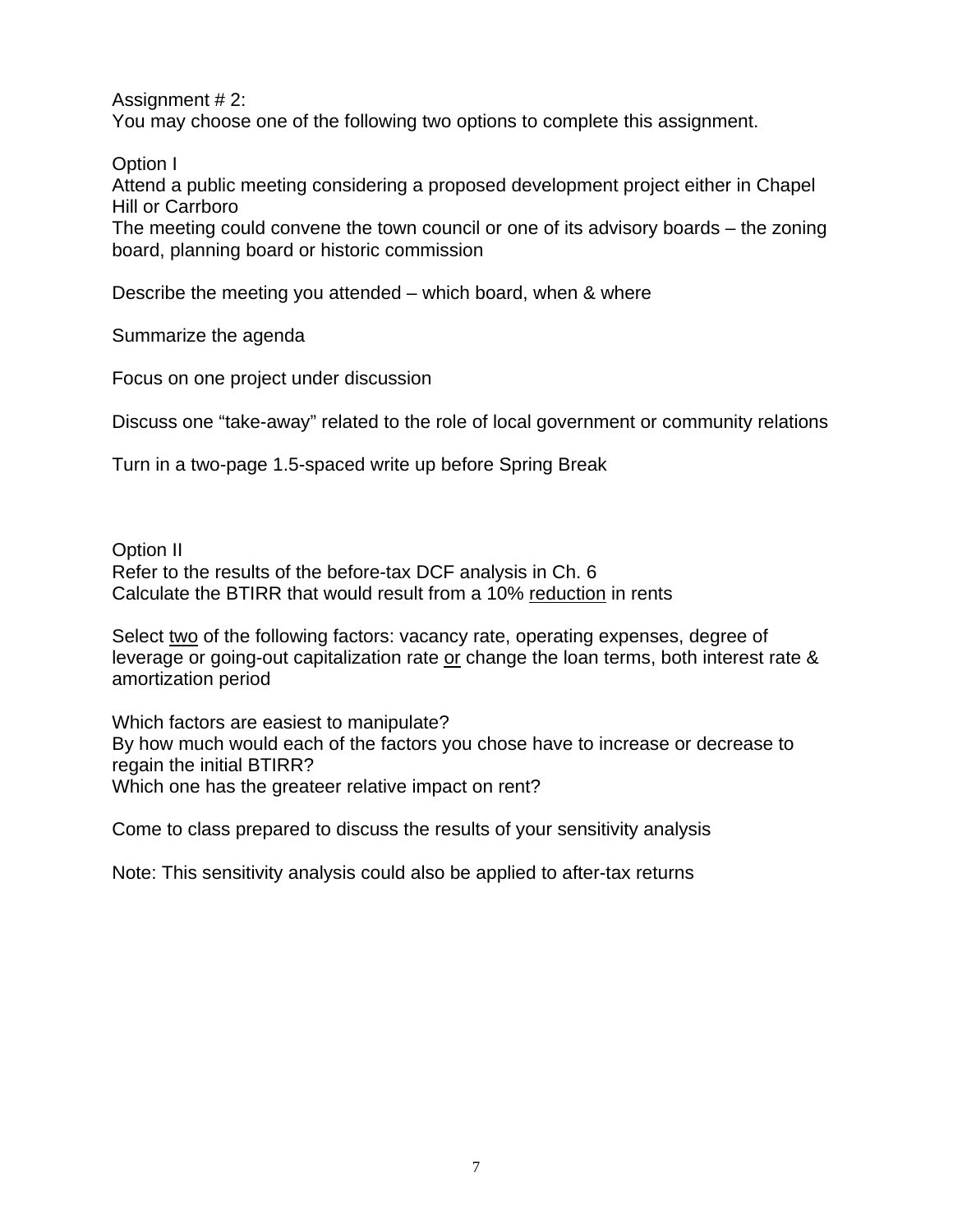# **Field Work** (about 12 hours)

Field work is designed to provide in-depth knowledge of one commercial (incomeproducing) real estate development project and an opportunity to talk with a member of the development team that executed that project.

The project should have been completed within the past 2-3 years and have cost at least \$10 million. The project must be located outside of Wake, Durham or Orange Counties. Viable locations include any larger city in North Carolina (Charlotte, Greensboro, Winston-Salem are the best options) and relatively nearby larger cities in Virginia or South Carolina (Richmond, Norfolk area, Columbia or Greenville, SC). Redevelopment projects located in or near downtown would be most compatible with the course content, but any project that is interesting to the team is acceptable.

The instructor will help each team find an interesting project to consider. We will also discuss the best ways to deal with the logistics.

Team Assignment: Your team should gather the following information on this project. 1) Determine the development timeline:

What were the approximate dates from idea inception through stabilized occupancy? How many months did it take for the developer to get public approval? How many months did construction take – from building permit to CO?

- How long did it take from CO to achieve stabilized occupancy (or target sales)?
- 2) Describe the project

Property types (most of these projects will be mixed/multi use) GBA by property type Location – city, state & country Cost – in addition to total development cost, try to distinguish land/site costs, site development costs, hard construction costs & soft costs

3) Development team

 Developer & sources of equity Permenent & construction lender(s) General contractor A&E firm Other significant team member

4) Public participation in the project

How did the local government facilitate this project – financial subsidies, in-kind contributions, etc.?

Where there any other important public or non-profit paricipants? If so, how did they help make the project feasible?

# 5) Significant features of the project

Does this project have any noteworthy features?

# 6) Challenges

Identify one or more important problems that confronted the development team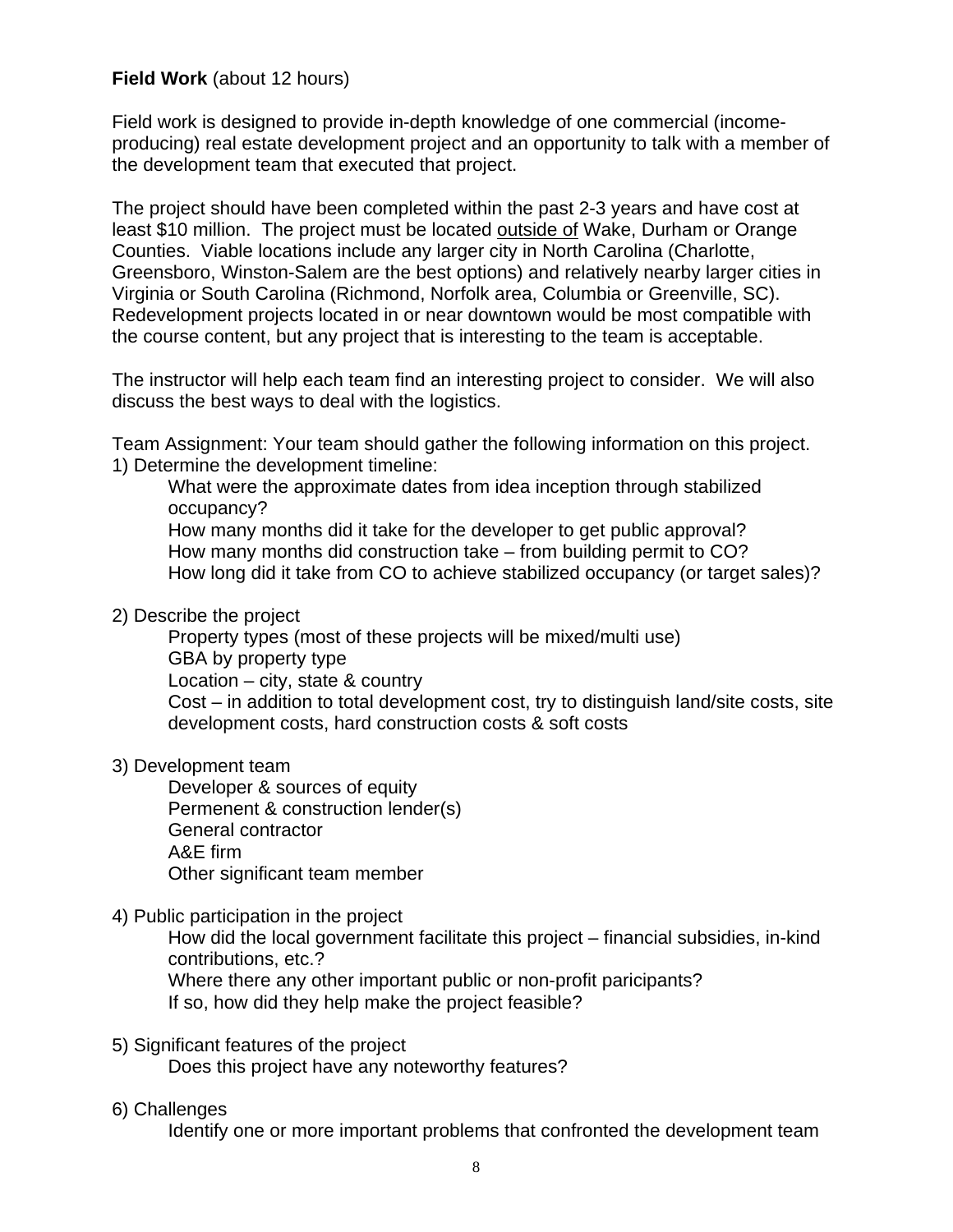How was/were the problem(s) resolved?

Your team should prepare a power point presentation or story board that summarizes these points. We will display these boards in NE 102 on 04/28 and spend Session A) having presentation and reviewing the story boards.

Individual Assignment: Each team member should select a different member of the development team that executed this project and arrange a telephone interview with this person.

Cover at least the following questions with the person you interview: Current position – what are your major areas of responsibility?

With respect to the development project under study, did you learn something new about real estate development/financing/construction/design from this experience?

Career path – how did you come to do what you are now doing?

How did you become qualified to do this work? – combination of experience, apprenticeship and education

In the real estate course I am taking, we are emphasizing how developers and development team members manage risk during the development process. Please describe the areas of risk that concern you most Which strategies do you use to manage these risks?

What advice would you offer students like me who may want to pursue a career in development?

You should write a 3-5 page paper (1.5 line spacing) summarizing your interview. This paper is due by noon on 05/01. Please put one hard copy in the instructor's New East mail box located below his name.